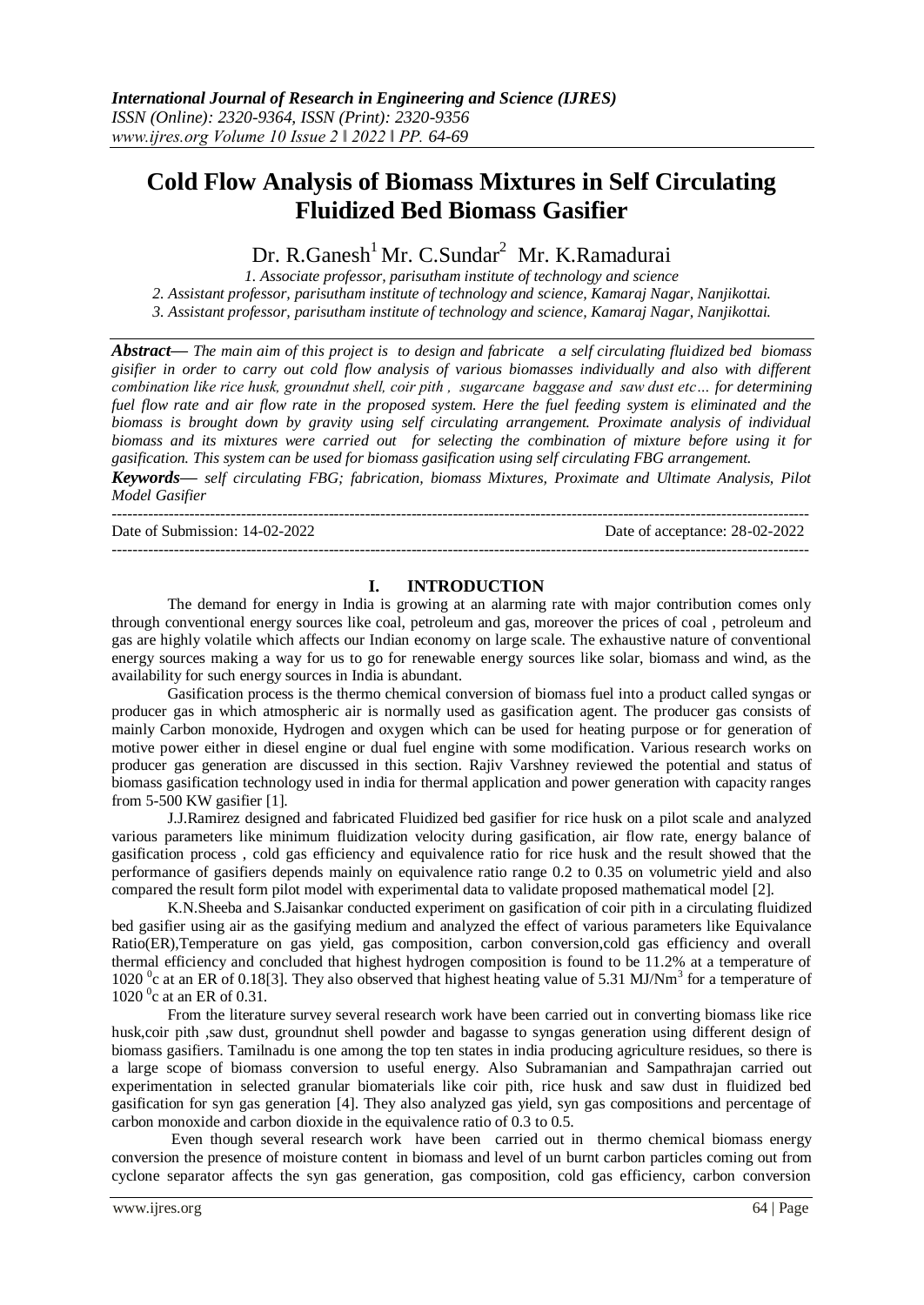efficiency and overall thermal efficiency [5, 6]. In the present study an attempt is made to design and develop a pilot model gasifier with self circulating setup in order to bring the biomass through gravity for eliminating fuel feeding subsystem and to reduce the level of un-burnt carbon particles coming out from cyclone separator.

## **II. EXPERIMENTAL SETUP AND PROCEDURE**

#### *A. Methodology*

From the Literature review a pilot model gasifier was designed and fabricated in order conduct cold flow analysis before gasification process [7, 8]. proximate and Ultimate analysis were carried out for individual biomass and with different combination like Rice husk and groundnut shell, rice husk and Saw dust, Bagasse and coir pith in to order to select best combination for energy conversion. This study was carried out in determining air fuel ratio for different air flow rate.

#### *B. Experimentation*

The work is carried out at Department of Mechanical Engineering in Star Lion College of Engineering and Technology group of institutions, Thanjavur. Initially Proximate analysis was carried out for individual biomass and with different combination in a muffle furnace which is shown in Fig 1.

Table I and Table II shows the proximate analysis values for individual and biomass combination. The schematic diagram of experimental setup of a self circulating fluidized bed gasifier is shown in Fig.2. The photographic view of experimental set up is shown in Fig. 4. Dimension of the gasifier are given in Table 3.



Fig. 1. Photograph of Muffle Furnace

| TABLE I.                                |
|-----------------------------------------|
| Proximate Analysis - Individual Biomass |

| TTOAIIIIHUU TYIHII YOID<br>marviada Divinass |                                       |                     |                                    |                  |                     |                           |  |  |
|----------------------------------------------|---------------------------------------|---------------------|------------------------------------|------------------|---------------------|---------------------------|--|--|
| S.<br>N <sub>0</sub>                         | <b>Proximate analysis</b>             | Rice<br><b>Husk</b> | <b>Sugarcane</b><br><b>Bagasse</b> | <b>Coir Pith</b> | Ground<br>nut Shell | <b>Saw</b><br><b>Dust</b> |  |  |
|                                              | % Moisture content at $110^{\circ}$ C | 6                   | 5.5                                |                  |                     | 13.5                      |  |  |
| $\overline{2}$                               | % Volatile matter at $925^{\circ}$ C  | 64.5                | 68.5                               | 65               | 64                  | 71                        |  |  |
| 3                                            | % Ash content at $750^{\circ}$ C      | 16                  | 9                                  | 12.5             | 17.5                | 11.5                      |  |  |
| 4                                            | <b>Fixed Carbon</b>                   | 13.5                |                                    | 18.5             | 13.5                |                           |  |  |
|                                              | Total                                 | 100                 | 100                                | 100              | 100                 | 100                       |  |  |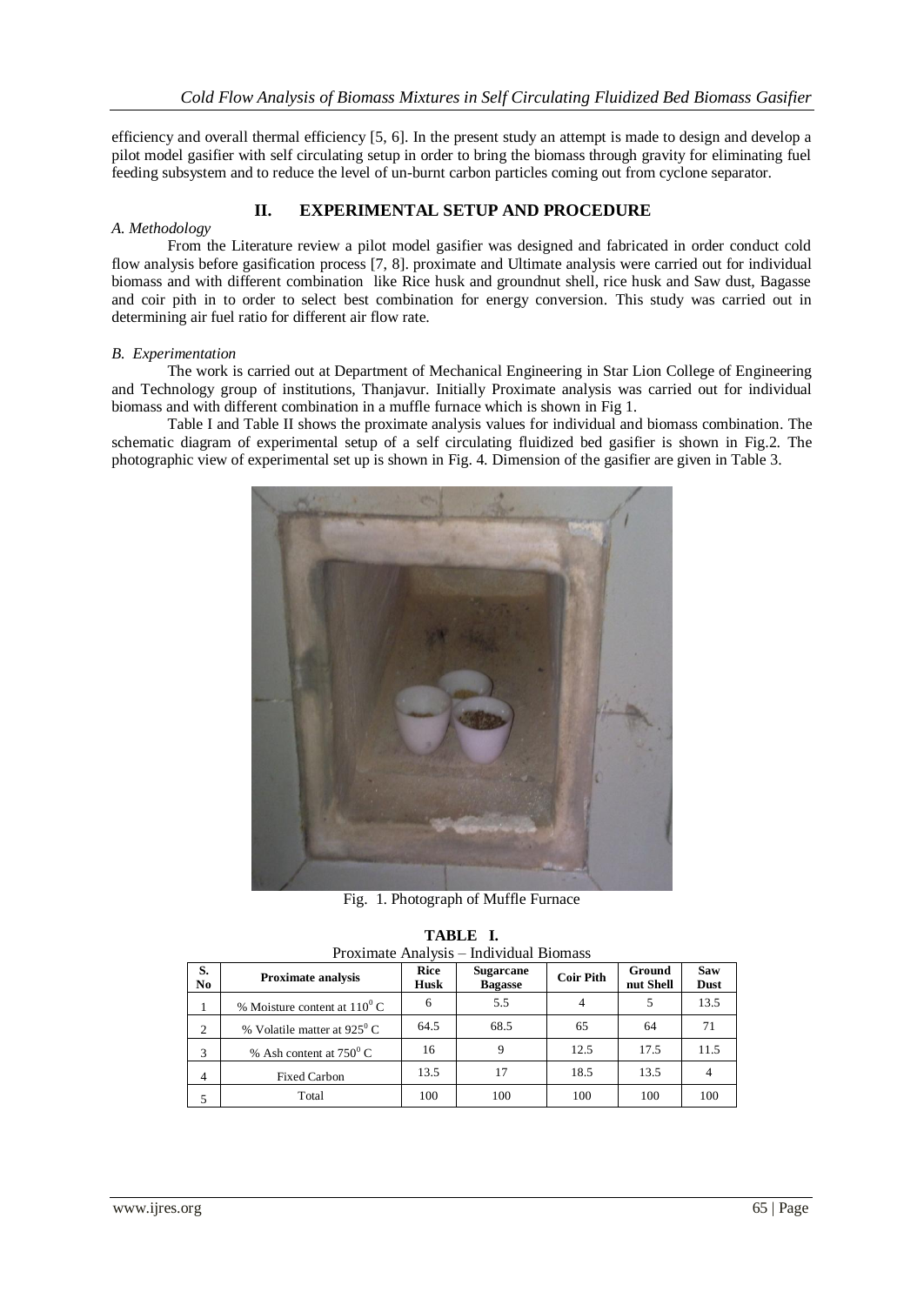| SNO.           | <b>Proximate</b><br>analysis | Coir pith $+$<br>sugarcane<br>bagasse | Rice husk $+$<br><b>Groundnut</b><br>shell | Rice husk $+$<br>Saw dust |
|----------------|------------------------------|---------------------------------------|--------------------------------------------|---------------------------|
| 1              | Moisture content<br>at 110 c | 10.5                                  | 10.5                                       | 6.5                       |
| $\overline{2}$ | Volatile matter<br>at 925 c  | 74.5                                  | 63                                         | 74.5                      |
| 3              | Ash content at<br>750 c      | 9                                     | 13.5                                       | $\mathbf Q$               |
| $\overline{4}$ | Fixed carbon                 | 6                                     | 13                                         | 10                        |
| $\overline{5}$ | Total                        | 100                                   | 100                                        | 100                       |

**TABLE II.** Proximate Analysis – Biomass Mixtures

# **TABLE III**

| Dimension of Gasifier                                      |                          |                               |  |  |  |  |  |
|------------------------------------------------------------|--------------------------|-------------------------------|--|--|--|--|--|
| Parts                                                      | <b>Description</b>       | <b>Dimensions</b>             |  |  |  |  |  |
| Riser column                                               | Diameter<br>Height       | $100 \text{ mm}$<br>550 mm    |  |  |  |  |  |
| Outer Chamber                                              | Diameter<br>Height       | $200$ mm<br>350 mm            |  |  |  |  |  |
| Cyclone separator<br>Tangential Inlet and<br>circular Exit | Height<br>Inlet diameter | 400<br>mm<br>$100 \text{ mm}$ |  |  |  |  |  |
| Distributor plate                                          | Diameter                 | 150 <sub>mm</sub>             |  |  |  |  |  |



- A -BLOWER
- B -CONTROLVALVE
- C -PRESSURE TAPPING
- D -DRAIN VALVE
- E -PRESSURE TAPPING LOWER END
- F -PRESSURE TAPPING UPPER END<br>G -REACTION CHAMBER
- -REACTION CHAMBER
- H -RISER COLUMN
- I -DISTRIBUTOR PLATE
- J -SELF CIRCULATING SETUP
- K, L,M, N -TEMPERATURE INDICATOR
- O -FLUIDIZING COLUMN
- P -HOPPER

www.ijres.org 66 | Page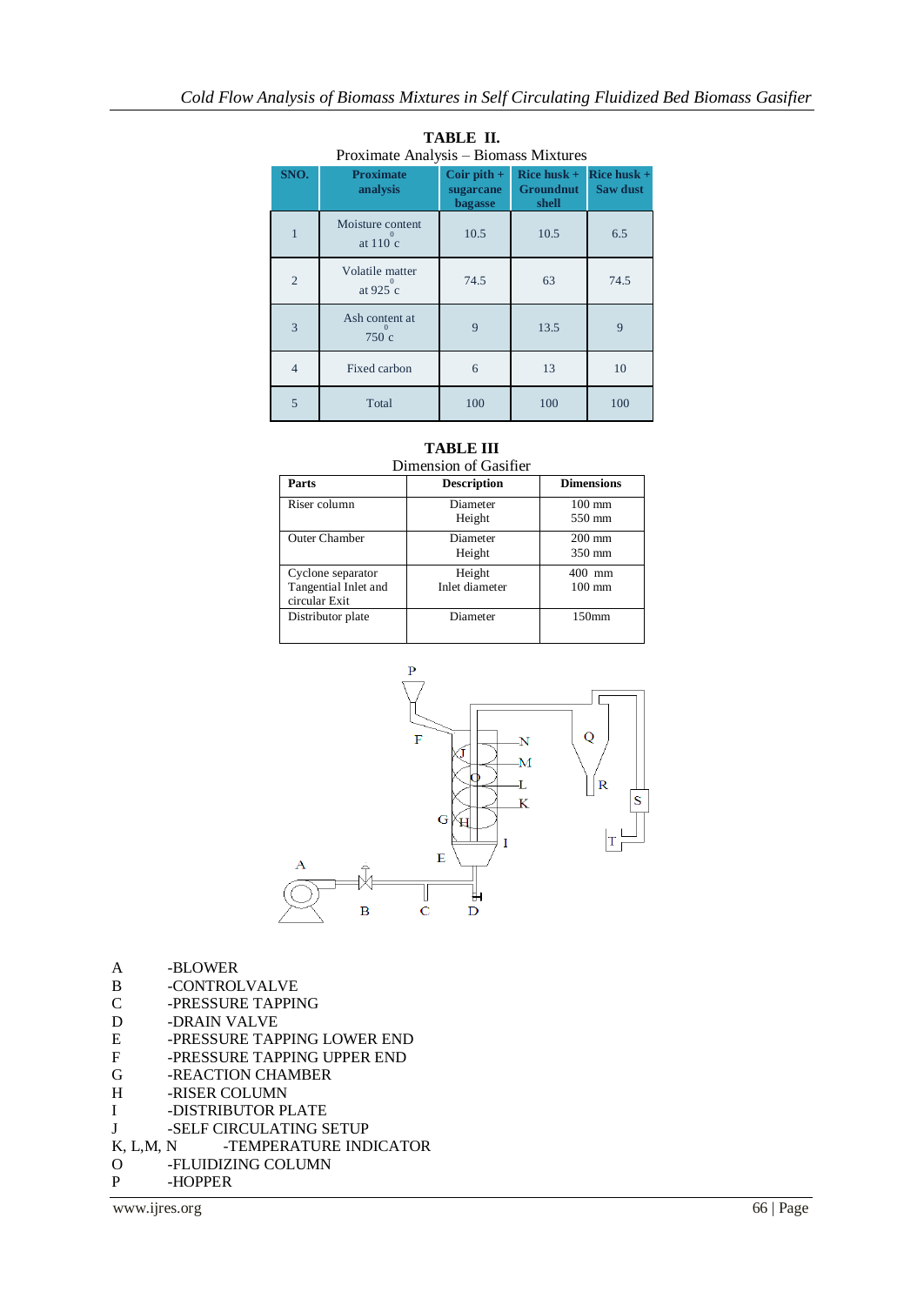- Q -CYCLONE SEPERATOR<br>R -DUST COLLECTOR
- -DUST COLLECTOR
- S -ROTAMETER T -BURNER
- Fig. 2. Fluidized bed gasifier- self circulating setup

#### *C. Experimental setup- reactor system*

The gasifier consists of reaction chamber, riser column distributor plate, hooper and cyclone separator besides pressure and temperature tapping. The entire pilot model is made up of mild steel. A riser column with internal diameter of 10mm and with a thickness of 3mm for a height of 550 mm is selected. The riser column is kept inside the reaction chamber having an internal diameter of 200mm for a height of 350mm. The space between riser column and reaction chamber is fixed with self circulating setup which is also made up of mild steel through which the biomass reaches the bottom



Fig. 3. Photograph of experimental setup

surface of reaction chamber by gravity. A blower is attached to the setup through which required air is supplied for conducting cold flow analysis and for gasification. Pressure and temperature tapings are provided at different locations in the experimental setup. An air distributor plate is located at the bottom of the reactor with 200 holes of 2mm diameter. A suitable cyclone separator is attached at the end of riser column pipe. The cyclone separator has tangential inlet of circular type.

#### *D. Operating procedure and Data collection*

The proposed system should be tested for conducting cold flow analysis before gasification process. The fuel was charged into the outer reaction chamber through the hopper without any fuel feeding subsystem. Care should be taken while feeding the fuel into the gasifier due to low density of biomass. Air from the blower is allowed to pass through the bottom of the gasifier by using control valve. The air through the tuyer takes the fuel into the riser column and then it is allowed to pass through cyclone separator having a tangential inlet. The weighted quantity of biomasses is fed in to the hopper and the time taken for the biomass to reach the bottom was noted down, thereby the feed rate of biomasses was calculated. Using U Tube Monometer pressure head difference air flow rate was calculated. The above experiment was repeated for various air flow rates with constant biomasses flow rates and the corresponding residence time and fuel ratio was calculated.

The following parameters were considered while conducting cold flow analysis

- (i) Air Flow Rate
- (ii) Fuel Flow Rate
- (iii) Weight of biomass from cyclone separator for every test
- (iv) Pressure at two location along the gasifier height
- (v) Residence Time
- (vi) Air Fuel Ratio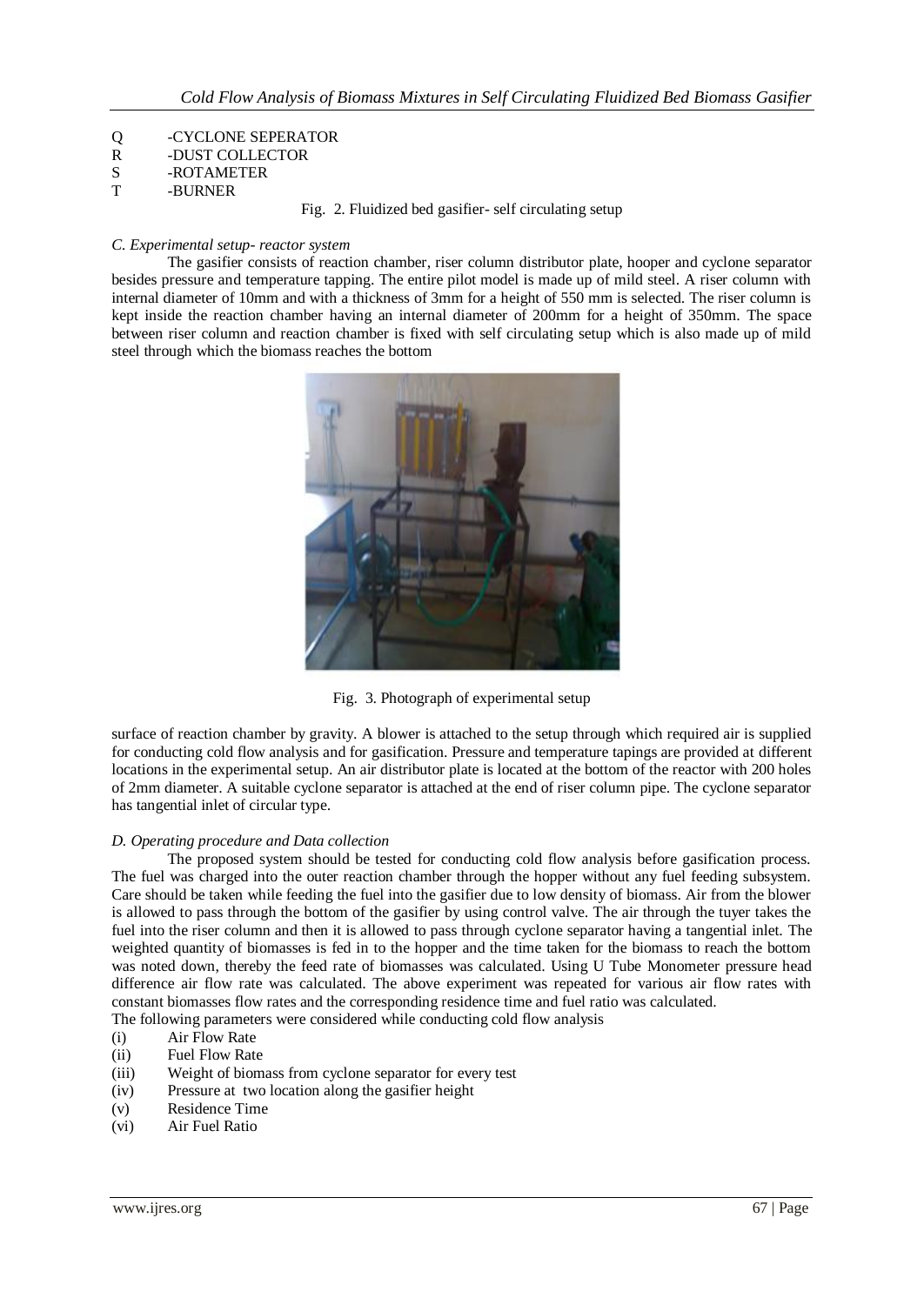#### **III. RESULTS AND DESCUSSIONS**

The proposed experimental setup is tested for conducting cold flow analysis without any blockage for air flow and fuel flow into the system. For each biomass like rice husk, coir pith and Groundnut shell the parameters like residence time and air fuel ratios were calculated keeping the biomass flow rate as constant. The same procedure was followed by changing the air flow rate and tabulated in Table 4.

Fig. 4 and 5 shows the relation between air flow rate and air fuel ratio of different biomass fuels. From the above graphs it has been observed that during cold flow analysis the air fuel ratio increases with increase in air flow rate which will be useful for fixing Equivalence Ratio (ER) during gasification process. Moreover the clogging nature of biomass reduces flow rate which can be reduced by self circulating arrangement.



Fig. 4. Air Flow Rate vs Air Fuel Ratio



Fig. 5. Air Flow Rate vs Air Fuel Ratio

### **IV. CONCLUSION**

Cold flow analysis was successfully carried out in the proposed system for individual biomass and mixtures. The proposed system with self circulating setup can be used to gasify various biomasses like Rice Husk, Coir Pith, Saw Dust, and Ground Nut Shell. With the introduction of self circulation setup the various biomass can be pre-heated before it reaches the bottom of the gasifier. From the proximate analysis of biomass mixtures the best combination can be selected for gasification process for different Equivalence Ratio (ER) ranges from 0.2 to 0.5. Further in the biomass gasification system a heat exchanger can be added for producer gas cooling which can be connected to an engine for power generation

### REFERENCES

- [1]. Rajiv varshney, J.LBhagoria and C.R Mehta. Small scale biomass gasification technology in India An Overview Journal of Engineering,science and management education vol 3, 2010/33-40
- [2]. J.JRamirez,J.D.Martinez ,LPetro.Basic design of a fluidized bed gasifier for rice husk on a pilot scale Latin American Applied Research 37:299-306(2007)
- [3]. K.N.Sheeba,J.Sarat Chandra Babu , S.Jaisankar.Gasification characteristics of coir pith in a circulating fluidized bed gasifier Energy for sustainable development 13(2009) 166-173
- [4]. P.Subramanian,A.Sampathrajan,P.Venkatachalam Fluidized bed gasification of select granular biomaterials Bioresource Technology 102(2011) 1914-1920